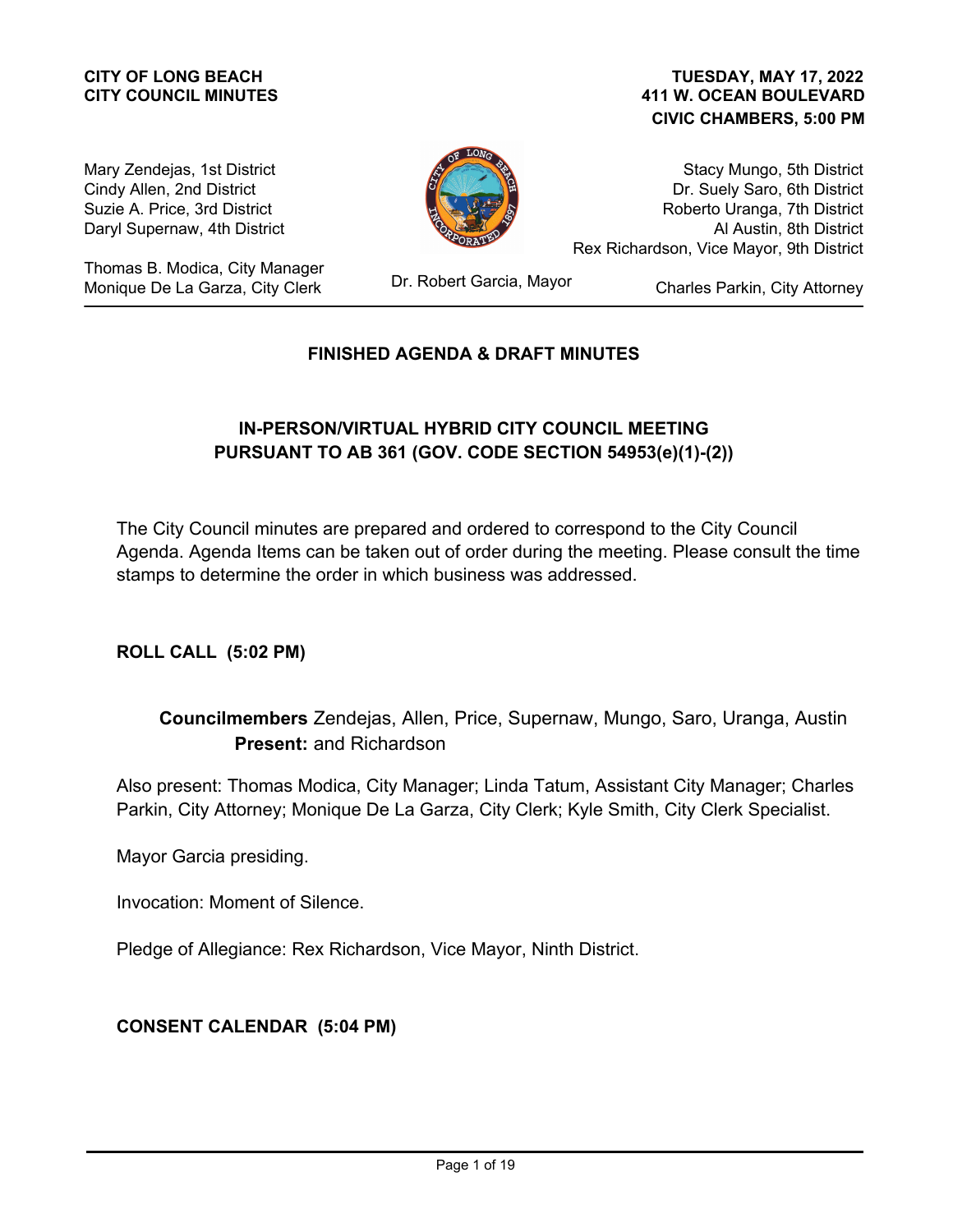Dave Shukla spoke regarding Agenda Item No. 2.

Ann Cantrell spoke regarding Agenda Item Nos. 1 & 6.

Passed the Consent Calendar.

# **A motion was made by Councilmember Uranga, seconded by Councilman Austin, to approve Consent Calendar Items, 1 - 17. The motion carried by the following vote:**

- **Yes:** 9 Zendejas, Allen, Price, Supernaw, Mungo, Saro, Uranga, Austin and Richardson
- **1.** [22-0539](http://longbeach.legistar.com/gateway.aspx?M=L&ID=239581) Recommendation to adopt resolution making findings pursuant to Government Code Section 54953(e)(3) to authorize City legislative bodies to follow the teleconference meeting provisions of Government Code Section 54953(e)(1)-(2). (Citywide)

**A motion was made to approve recommendation and adopt Resolution No. RES-22-0074 on the Consent Calendar.**

**Enactment No:** RES-22-0074

**2.** [22-0540](http://longbeach.legistar.com/gateway.aspx?M=L&ID=239583) Recommendation to approve the minutes for the City Council meeting of Tuesday, May 3, 2022 and the City Council Study Session of Tuesday, May 3, 2022.

#### **A motion was made to approve recommendation on the Consent Calendar.**

**3.** [22-0541](http://longbeach.legistar.com/gateway.aspx?M=L&ID=239584) Recommendation to refer to City Attorney damage claims received between May 2, 2022 and May 9, 2022.

#### **A motion was made to approve recommendation on the Consent Calendar.**

**4.** [22-0542](http://longbeach.legistar.com/gateway.aspx?M=L&ID=239405) Recommendation to authorize City Manager, or designee, to execute all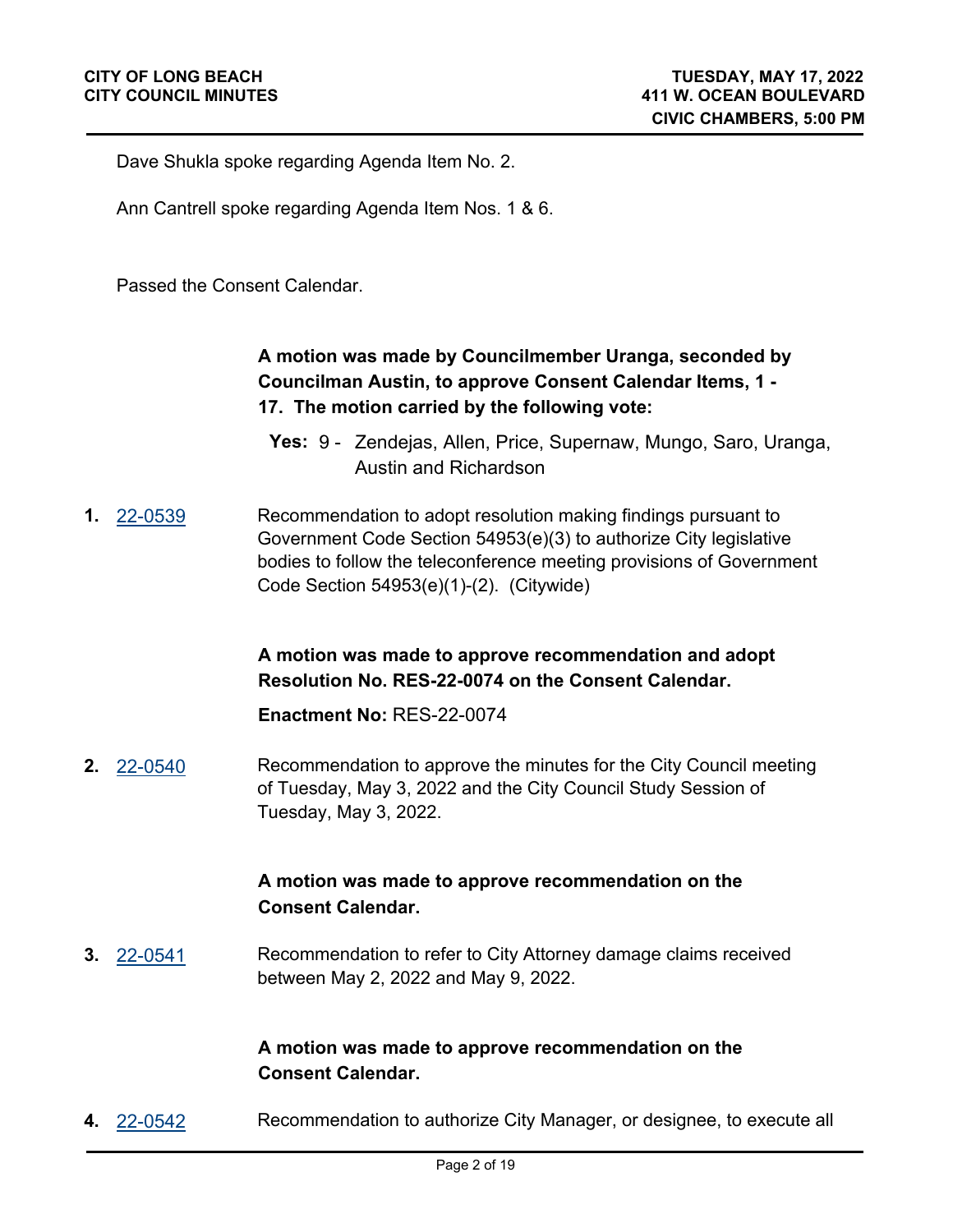documents necessary for the Sixth Amendment to Lease No. 29995 (Lease) between Long Beach Center Loan, LLC, a Delaware limited liability company, as successor in interest to Long Beach Center, LLC (Landlord), and the City of Long Beach (Tenant), for a three-month extension for City-leased office space at 420 Pine Avenue, Suite No. P-100 (Premises), for the offices of certain veterans' organizations; and

Authorize City Manager, or designee, to execute all documents necessary to amend Sublease No. 30276 with Arthur L. Peterson Post No. 27, Inc., The American Legion, Department of California, and Sublease No. 30277 with Long Beach Chapter No. 17, Disabled American Veterans, Inc. (collectively, Subtenants), for the sublease of the Premises. (District 1)

### **A motion was made to approve recommendation on the Consent Calendar.**

**5.** [22-0543](http://longbeach.legistar.com/gateway.aspx?M=L&ID=239406) Recommendation authorize City Manager or designee, to execute the Fifth Amendment to Lease No. 24851 (Lease) between Bojaro, LLC, a California limited liability company, and T&G Development, LLC, a California limited liability company, as successor in interest to Gregory R. Gill and Tomilee Tilley Gill, trustees of the Gill Family Trust (collectively, Landlord) and the City of Long Beach (Tenant) for office space at 236 East Third Street, Suites 205 and 230, for the Video Communications Division of the Technology and Innovation Department. (District 1)

# **A motion was made to approve recommendation on the Consent Calendar.**

**6.** [22-0544](http://longbeach.legistar.com/gateway.aspx?M=L&ID=239404) Recommendation to authorize City Manager, or designee, to execute all documents necessary for the Sixth Amendment to Lease No. 23509 with Bancap Marina Center, Inc., a California corporation (Lessee), for a three-year extension for the continued lease of City-owned property at 241-255 Marina Drive. (District 3)

# **A motion was made to approve recommendation on the Consent Calendar.**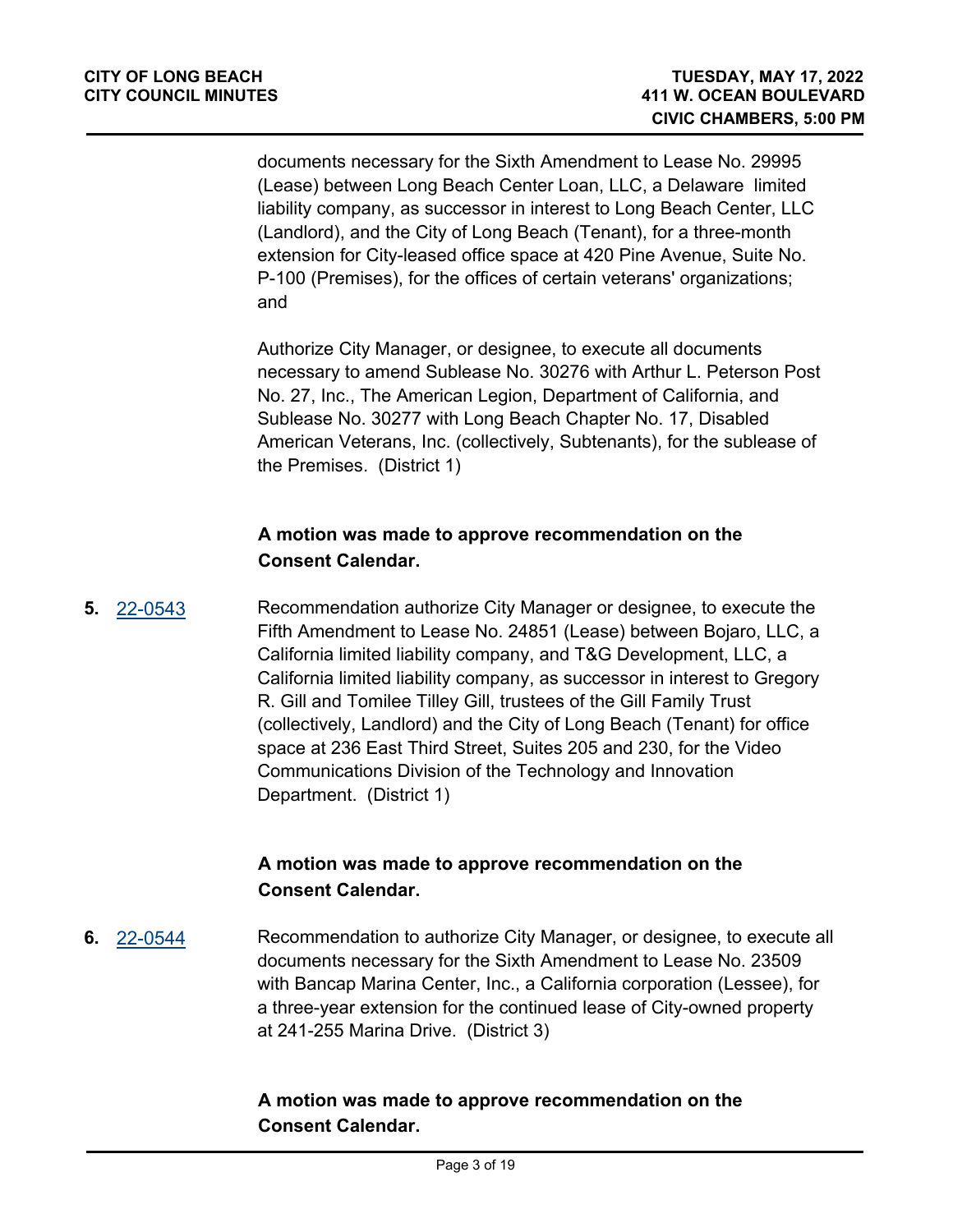**7.** [22-0545](http://longbeach.legistar.com/gateway.aspx?M=L&ID=239411) Recommendation to authorize City Manager, or designee, to execute the First Amendment to Contract No. 36221 with Tetra Tech, Inc., of Pasadena, CA, for consulting, technical, and accounting services for Disaster Funding Administration and Cost Recovery, to increase the contract amount by \$400,000, for a revised total contract amount not to exceed \$800,000, and extend the term of the contract to August 31, 2024. (Citywide)

#### **A motion was made to approve recommendation on the Consent Calendar.**

**8.** [22-0546](http://longbeach.legistar.com/gateway.aspx?M=L&ID=239467) Recommendation to authorize City Manager, or designee, to execute an agreement, and all necessary documents, subcontracts, or subsequent amendments, including amendments to the award amount, with the State Water Resources Control Board to receive and expend grant funding in the amount of \$297,675 to provide beach water quality monitoring, for the period of July 1, 2022 to June 30, 2025. (Citywide)

#### **A motion was made to approve recommendation on the Consent Calendar.**

**9.** [22-0547](http://longbeach.legistar.com/gateway.aspx?M=L&ID=239468) Recommendation to authorize City Manager, or designee, to execute an agreement, and all necessary documents, subcontracts, or subsequent amendments, including amendments to the award amount, with the State of California Department of Education, to receive and expend grant funding in an amount not to exceed \$7,617, for the provision of health and sanitation inspections for the Summer Food Service Program, for the period of July 1, 2022 to September 14, 2022. (Citywide)

#### **A motion was made to approve recommendation on the Consent Calendar.**

**10.** [22-0548](http://longbeach.legistar.com/gateway.aspx?M=L&ID=239412) Recommendation to authorize City Manager, or designee, to execute all documents necessary to amend Contract No. 36074 with Lean Technology Corporation, of Irvine, CA, for Engineering Design Services for the Rehabilitate Runway 12-30 Lighting Project, to increase the contract amount by \$134,247, with a 10 percent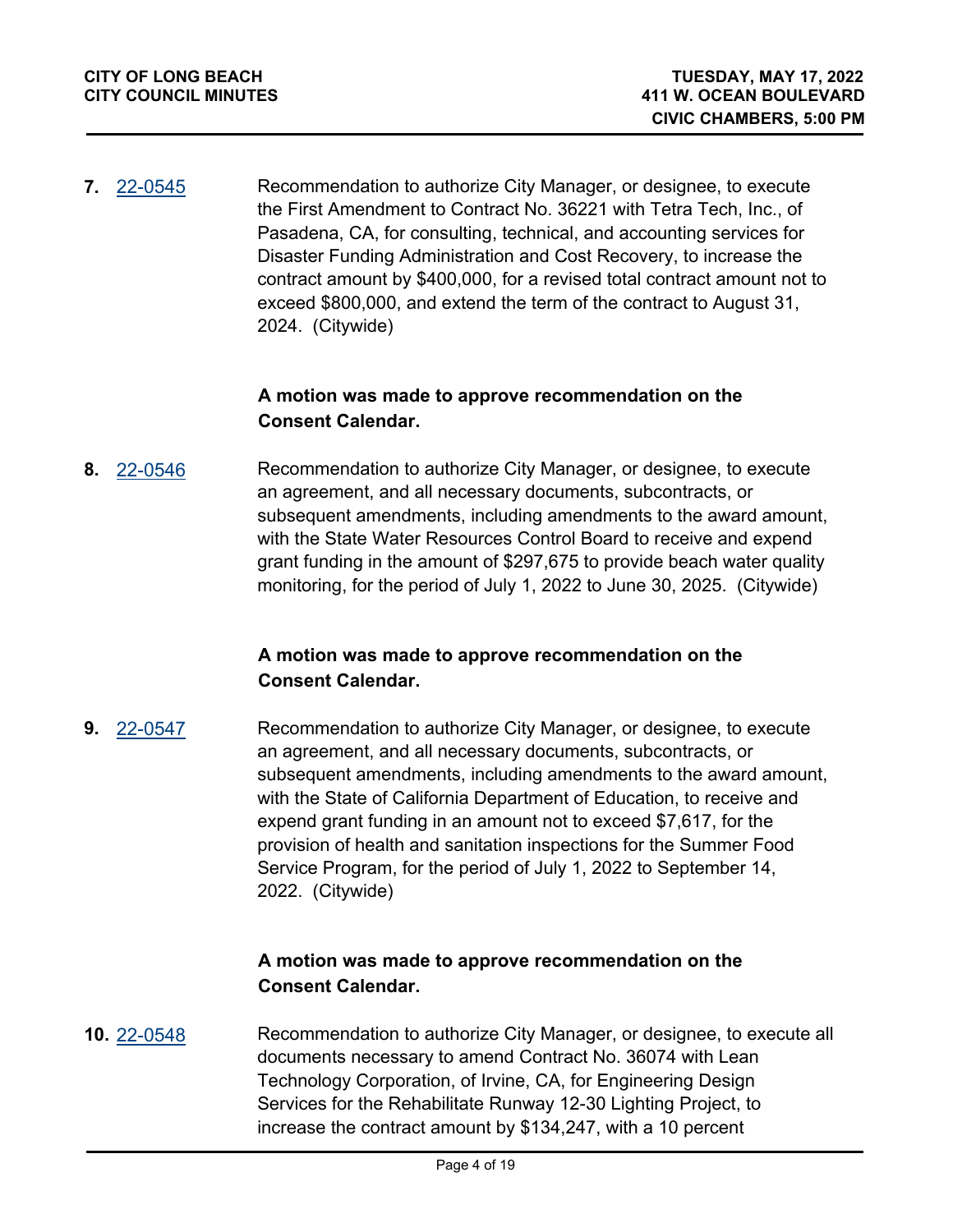contingency in the amount of \$13,425, for a revised contract amount not to exceed \$659,172, for the current contract term ending October 14, 2023;

Authorize City Manager, or designee, to increase the contract award to The Kennard Development Group, dba KDG Construction Consulting, of Glendale, CA, for Construction Management Services for the Rehabilitate Runway 12-30 Lighting Project, by \$356,995, with a 10 percent contingency in the amount of \$35,700, for a revised contract amount not to exceed \$904,195, for a period of two years, with the option to renew for three additional one-year periods, at the discretion of the City Manager; and

Increase appropriations in the Airport Fund Group in the Airport Department by \$540,367, offset by funds available. (Districts 4,5)

### **A motion was made to approve recommendation on the Consent Calendar.**

**11.** [22-0549](http://longbeach.legistar.com/gateway.aspx?M=L&ID=239414) Recommendation to adopt Specifications No. RFQ AP22-002 and award a contract to RS&H California, Inc., of Los Angeles, CA, for Engineering Design Services for the Taxilane K Reconstruction and Construct Taxilane U projects at the Long Beach Airport, in the amount of \$604,492, with a 15 percent contingency in the amount of \$90,674, for a total amount not to exceed \$695,166, for a period of two years, with the option to renew for three additional one-year periods, at the discretion of the City Manager; and, authorize City Manager, or designee, to execute all documents necessary to enter into the contracts, including any necessary amendments; and

> Increase appropriations in the Airport Fund Group in the Airport Department by \$695,166, offset by funds available. (Districts 4,5)

#### **A motion was made to approve recommendation on the Consent Calendar.**

**12.** [22-0550](http://longbeach.legistar.com/gateway.aspx?M=L&ID=239403) Recommendation to authorize City Manager, or designee, to execute a Fourth Amendment to Lease No. 27959 with The Gondola Getaway, Inc., a California corporation of Long Beach, CA, to extend the Lease for one year through April 30, 2023, for continued operation of the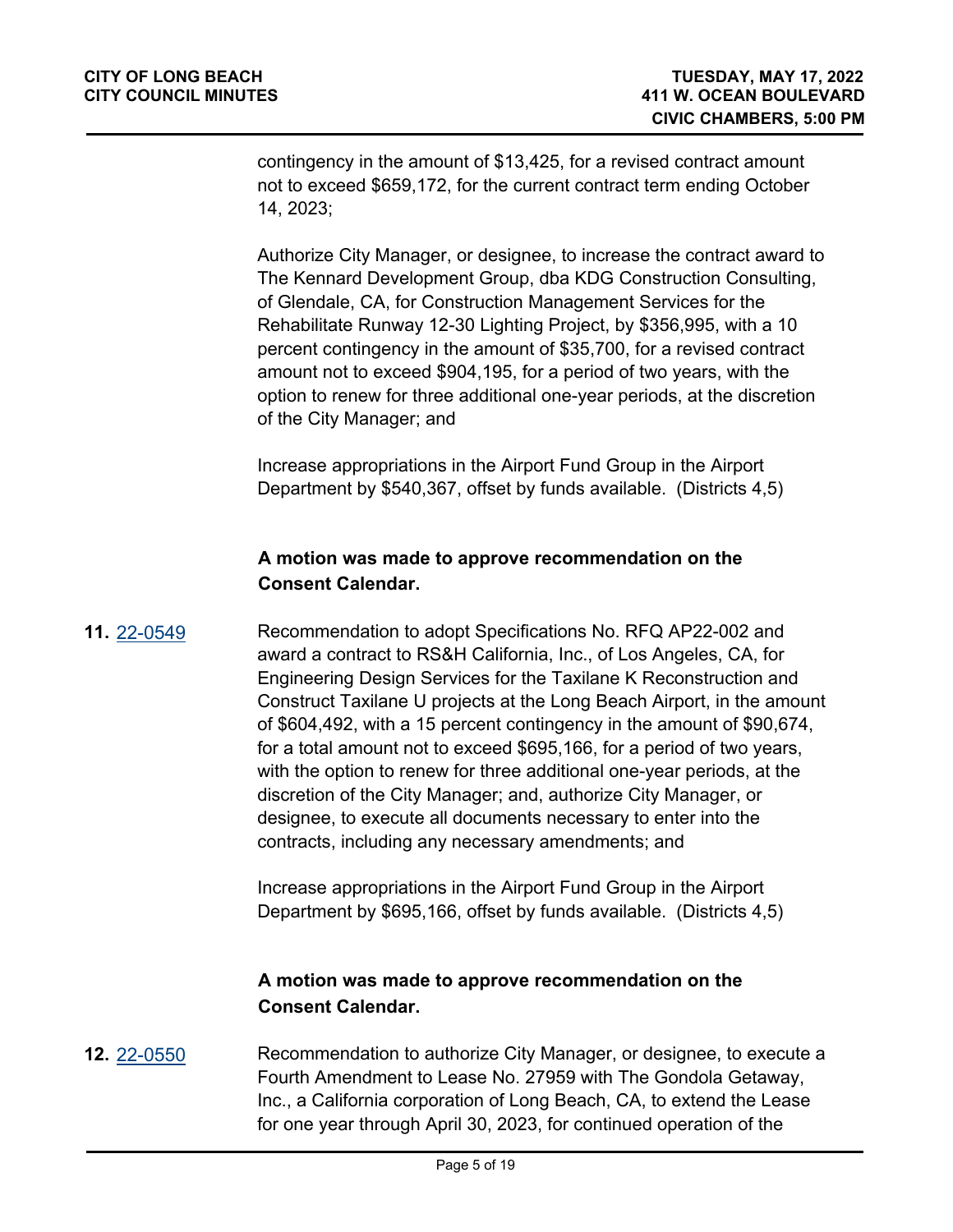Lessee's gondola concession while a new agreement is negotiated. (District 3)

#### **A motion was made to approve recommendation on the Consent Calendar.**

**13.** [22-0551](http://longbeach.legistar.com/gateway.aspx?M=L&ID=239416) Recommendation to receive and file the application of Papa Pilos Incorporated, dba Sorrento Italian Kitchen, for an original application of an Alcoholic Beverage Control (ABC) License, at 4102 Orange Avenue, Suite 123. (District 5)

#### **A motion was made to approve recommendation on the Consent Calendar.**

**14.** [22-0552](http://longbeach.legistar.com/gateway.aspx?M=L&ID=239469) Recommendation to authorize City Manager, or designee, to accept easement deed(s) from Gelt Volta Pine Fee Owner, LLC, a Delaware limited liability company and Volta Saint Katherine LLC, a Delaware limited liability company, property owners at 635 Pine Avenue, for additional right of way purposes; and

> Determine that the project is within the scope of the project previously analyzed as part of the Downtown Plan Program Environmental Impact Report (State Clearinghouse No. 2009071006) and warrants no further environmental review pursuant to California Environmental Quality Act (CEQA) Guidelines Section 15162. (District 1)

#### **A motion was made to approve recommendation on the Consent Calendar.**

**15.** [22-0553](http://longbeach.legistar.com/gateway.aspx?M=L&ID=239470) Recommendation to find that all requirements of the final subdivision map for a single lot subdivision, to create five (5) lots and adjust the lot lines of four (4) existing lots located in Planned Development 31 Zoning District, 2221 Williams Street, for the demolition of 40 existing units to construct a new four-story, 90-unit affordable housing project with 40 parking spaces, have been met; approve the final map for Tract No. 83319; authorize City Manager, or designee, to execute subdivision agreements; and

Accept Categorical Exemption No. CE-21-146. (District 7)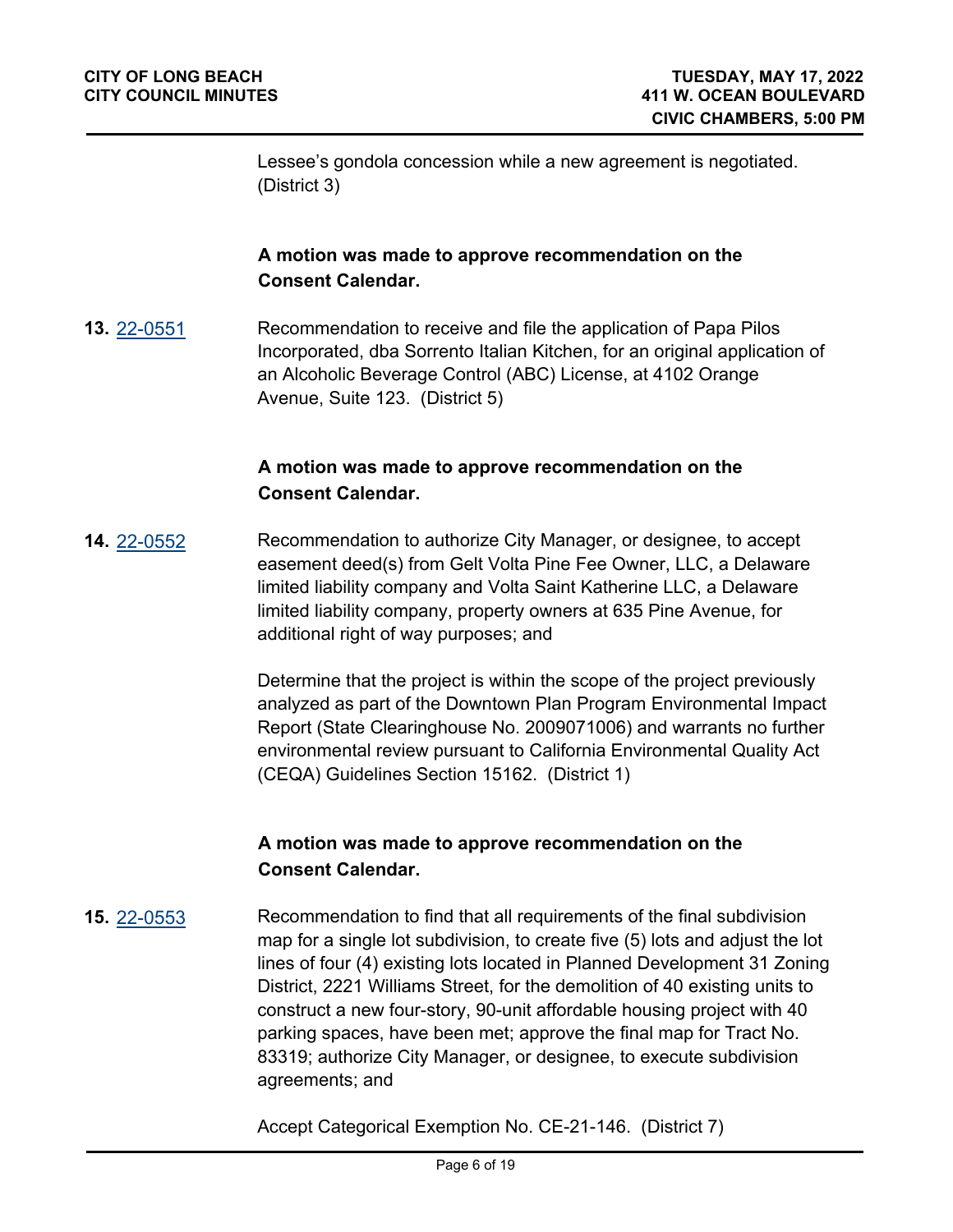#### **A motion was made to approve recommendation on the Consent Calendar.**

**16.** [22-0554](http://longbeach.legistar.com/gateway.aspx?M=L&ID=239471) Recommendation to adopt revised Resolution of Intention to vacate the streets and alleys within the Seaport Village complex located at 5601 Paramount Boulevard; and

> Reset the Vacation Public Hearing from April 12, 2022 to June 21, 2022. (District 8)

#### **A motion was made to approve recommendation and adopt Resolution No. RES-22-0075 on the Consent Calendar.**

**Enactment No:** RES-22-0075

**17.** [22-0555](http://longbeach.legistar.com/gateway.aspx?M=L&ID=239472) Recommendation to authorize City Manager, or designee, to execute all documents necessary to amend Contract No. 34736 with O'Connor Construction Management, Inc., of Irvine, CA, for as-needed Job Order Contracting Program Support Services, to extend the term of the contract to July 31, 2023. (Citywide)

# **A motion was made to approve recommendation on the Consent Calendar.**

#### **PUBLIC COMMENT (5:14 PM)**

Dave Shukla spoke regarding various topics.

#### **REGULAR AGENDA (5:08 PM)**

**18.** [22-0556](http://longbeach.legistar.com/gateway.aspx?M=L&ID=239585) Recommendation to increase appropriations in the General Fund Group in the City Manager Department by \$5,000, offset by the Eighth Council District One-time District Priority Funds transferred from the Citywide Activities Department to provide a donation to Care Closet LBC to support their ongoing operations to assist and provide opportunities for people experiencing homelessness; and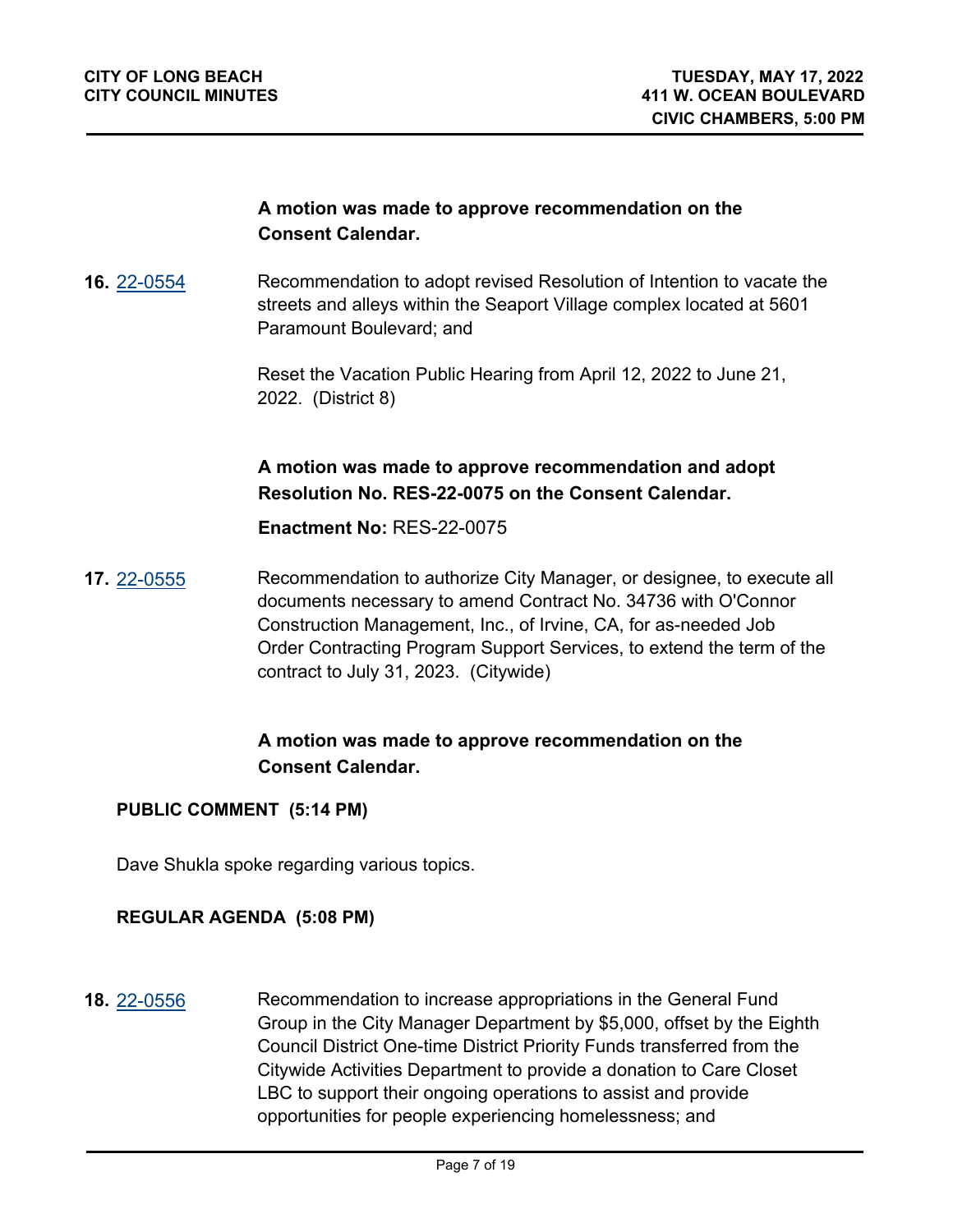Decrease appropriations in the General Fund Group in the Citywide Activities Department by \$5,000 to offset a transfer to the City Manager Department.

Senay Kenfe spoke.

# **A motion was made by Councilman Austin, seconded by Councilmember Uranga, to approve recommendation. The motion carried by the following vote:**

### **19.** [22-0558](http://longbeach.legistar.com/gateway.aspx?M=L&ID=239588) Recommendation to request City Manager to work with the Health and Human Services Department to report back to the City Council within 45 days to provide an overview of food safety program education and enforcement at food facilities and to propose recommendations to substantially address concerns raised by local restaurant operators and residents.

Councilwoman Allen spoke.

Mozhgan Mofidi, Environmental Health Operations Officer, spoke.

Councilwoman Saro spoke.

Councilwoman Zendejas spoke.

Senay Kenfe spoke.

Councilman Supernaw spoke.

#### **A motion was made by Councilwoman Allen, seconded by Vice Mayor Richardson, to approve recommendation. The motion carried by the following vote:**

- **Yes:** 8 Zendejas, Allen, Price, Mungo, Saro, Uranga, Austin and Richardson
- **No:** 1 Supernaw

**Yes:** 9 - Zendejas, Allen, Price, Supernaw, Mungo, Saro, Uranga, Austin and Richardson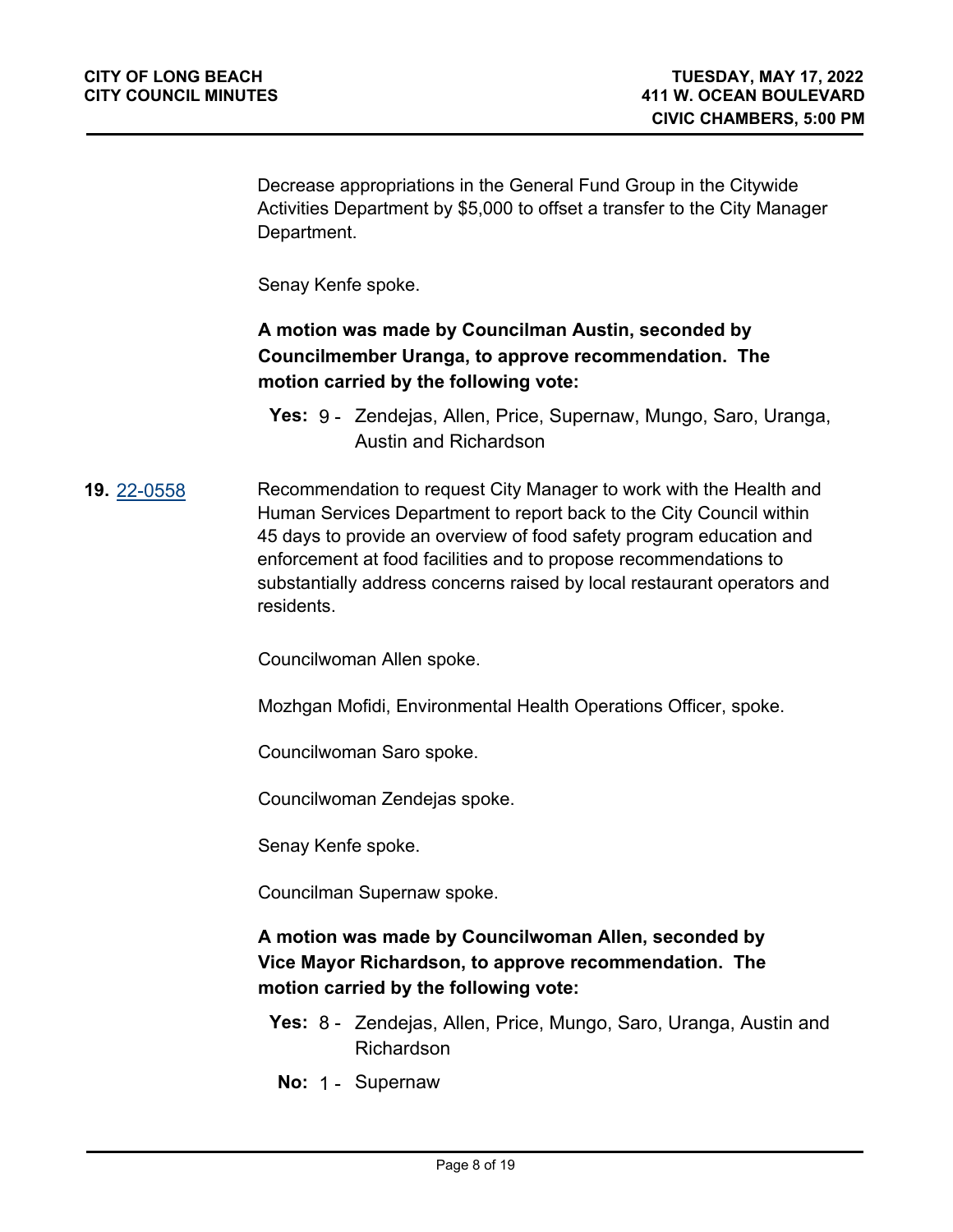#### **20.** [22-0454](http://longbeach.legistar.com/gateway.aspx?M=L&ID=239293) WITHDRAWN

Recommendation to concur in the recommendation of the Climate Action and Environmental Committee to direct City Manager to take the following actions:

Request inclusion in the County and/or City of Los Angeles amortization studies or work with consultants to conduct a similar study and report back with the cost of doing so;

Direct a percentage of surplus oil revenues to the abandonment fund and any other costs associated with abandonment, alongside important one-time capital projects;

Direct City staff and the State Legislative Committee request the State to fully fund their portion of the abandonment liability;

Work with South Coast Air Quality Management District (AQMD) to prioritize leakage mitigation and detection, emissions control, and carbon capture measures;

Work with labor organizations in the transition of workers from the local energy sector;

Work with City Attorney and State Lands Commission and other applicable state entities to determine the legal options available to the City to end new drilling as soon as is legally defensible, including studying prohibiting new oil and gas extraction in all zones and, studying changing oil and gas extraction to a legal nonconforming use in all zones; and

Request City Manager report back with timelines and costs associated with the above recommendations as well as potential funding streams for them. (Citywide)

#### **This Agenda Item was withdrawn.**

**21.** [22-0560](http://longbeach.legistar.com/gateway.aspx?M=L&ID=239463) Recommendation to authorize City Manager, or designee, to disburse direct relief grants for the Long Beach Recovery Act (LB Recovery Act) programs, consistent with City Council approval of the LB Recovery Act. (Citywide)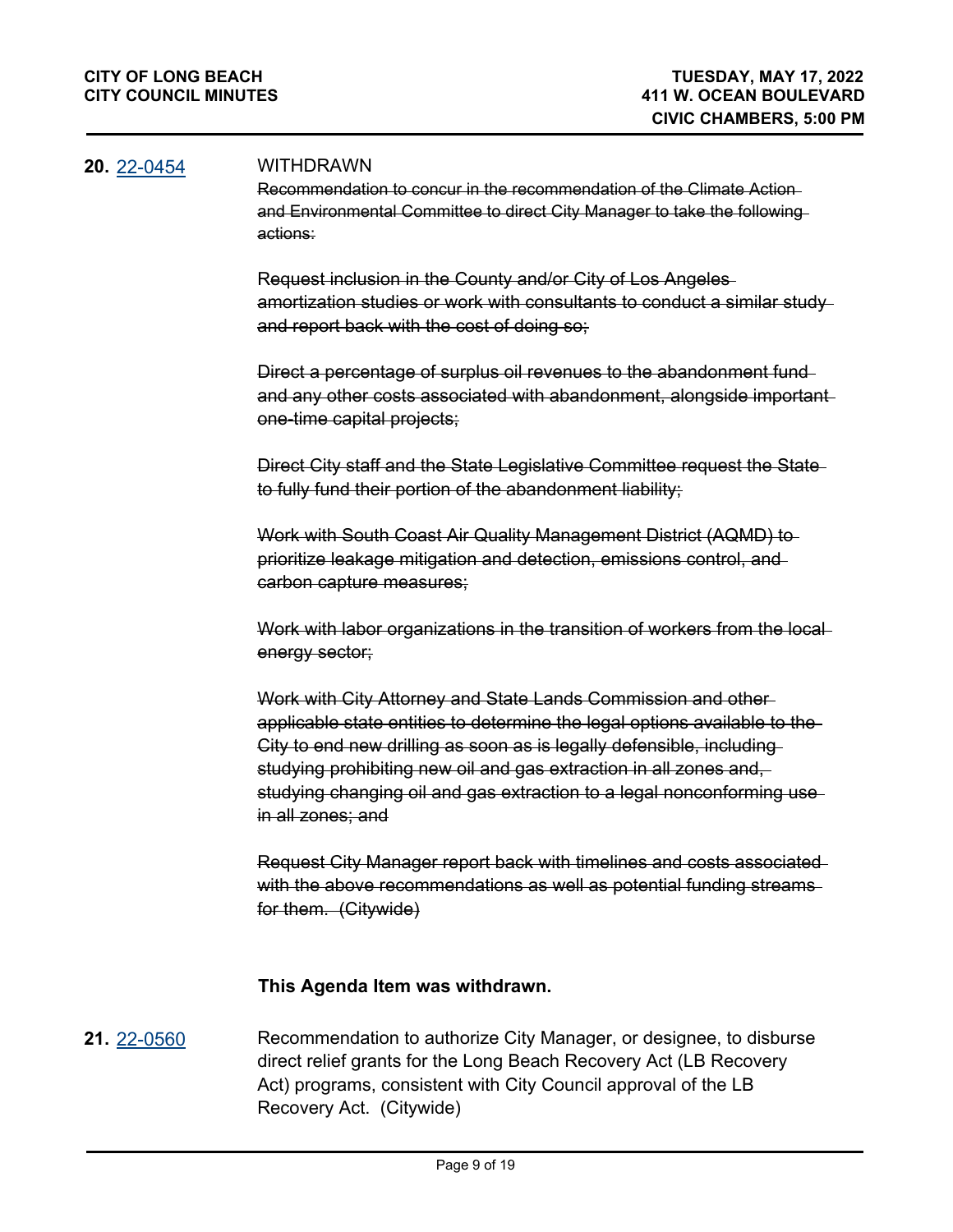Meredith Reynolds, Deputy City Manager, spoke.

Vice Mayor Richardson spoke.

Councilwoman Saro spoke.

Senay Kenfe spoke.

Mayor Garcia spoke.

# **A motion was made by Vice Mayor Richardson, seconded by Councilwoman Saro, to approve recommendation. The motion carried by the following vote:**

- **Yes:** 8 Zendejas, Allen, Price, Supernaw, Saro, Uranga, Austin and Richardson
- **Absent:** 1 Mungo

**22.** [22-0563](http://longbeach.legistar.com/gateway.aspx?M=L&ID=239590) Recommendation to request the Mayor to convene the Charter Amendment Committee of the City Council within 30 days to discuss placing a City Charter amendment before the voters to combine City Charter Article XV (Department of Public Utilities) with Article XIV (Water Department) to merge the existing water, sewer and gas utilities into a single publicly-owned utility, governed by the existing independent Water/Utility Commission, for the purposes of improving customer service through better coordination of street pipeline and infrastructure repairs. (Citywide)

> Chris Garner, General Manager of the Water Department, spoke; and provided a PowerPoint presentation.

Councilwoman Price spoke.

Chris Garner, General Manager of the Water Department, spoke.

Councilmember Uranga spoke.

Vice Mayor Richardson spoke.

Councilwoman Mungo spoke.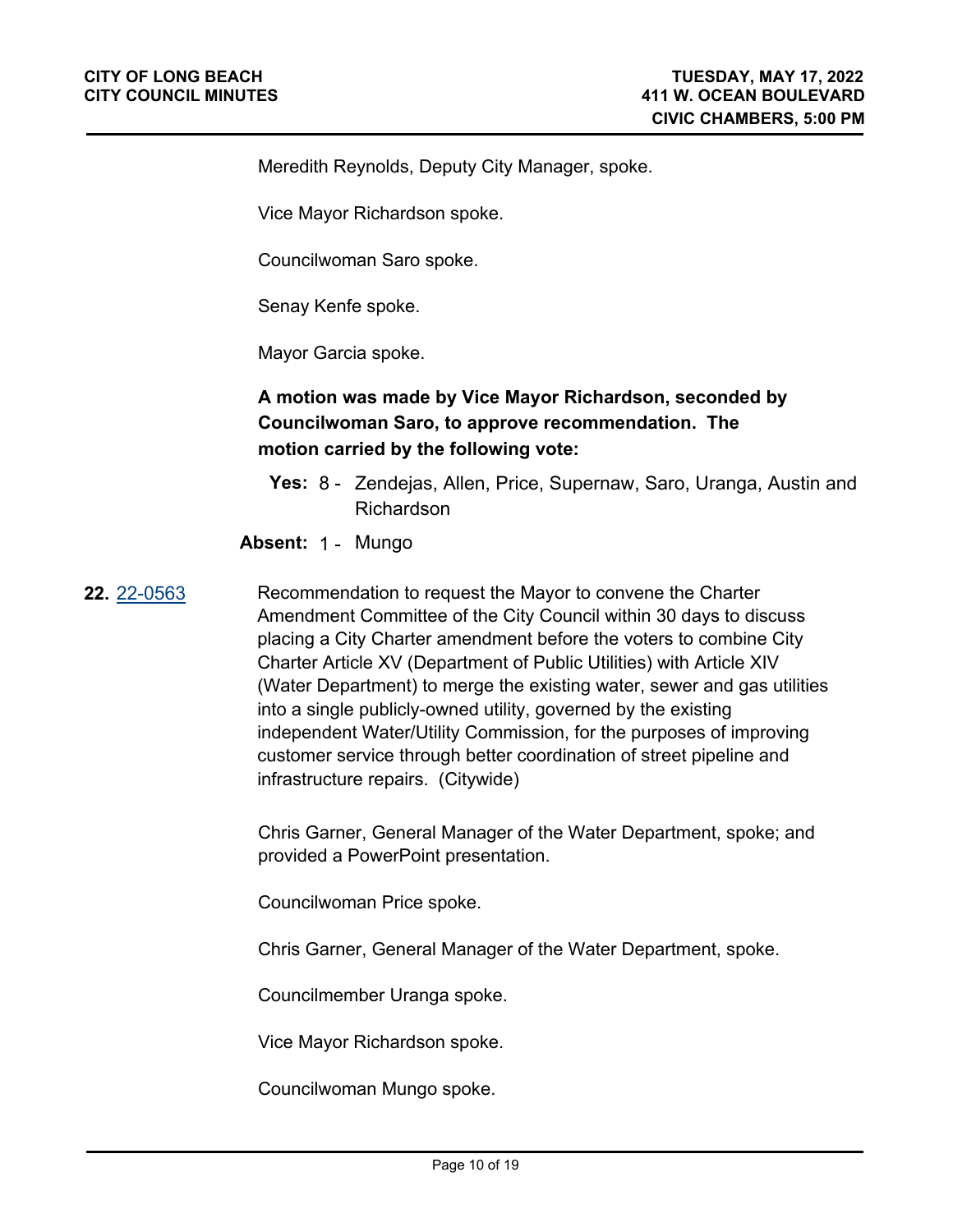Councilman Supernaw spoke.

Senay Kenfe spoke.

Dave Shukla spoke.

Councilman Austin spoke.

Chris Garner, General Manager of the Water Department, spoke.

# **A motion was made by Councilwoman Price, seconded by Councilmember Uranga, to approve recommendation. The motion carried by the following vote:**

- **Yes:** 9 Zendejas, Allen, Price, Supernaw, Mungo, Saro, Uranga, Austin and Richardson
- **23.** [22-0561](http://longbeach.legistar.com/gateway.aspx?M=L&ID=239410) Recommendation to approve the Fiscal Year 2022 second departmental and fund budget appropriation adjustments in accordance with existing City Council policy. (Citywide)

Grace Yoon, Budget Manager, spoke.

# **A motion was made by Councilmember Uranga, seconded by Councilwoman Saro, to approve recommendation. The motion carried by the following vote:**

- **Yes:** 9 Zendejas, Allen, Price, Supernaw, Mungo, Saro, Uranga, Austin and Richardson
- **24.** [22-0562](http://longbeach.legistar.com/gateway.aspx?M=L&ID=239408) Recommendation to adopt resolution authorizing the issuance and sale of not to exceed \$130,000,000 in aggregate principal amount of Senior Airport Revenue Refunding Bonds Series 2022A and B and Senior Airport Revenue Bonds Series 2022C, secured by and payable solely from Airport Department revenues, and authorize City Manager, or designee, to execute all necessary documents in connection therewith; and

Increase appropriations in the Airport Fund Group in the Airport Department by \$30,212,088 funded by proceeds from the issuance of the Series 2022C Bonds and Airport Department funds available for Phase II Terminal Area Improvements at the Long Beach Airport.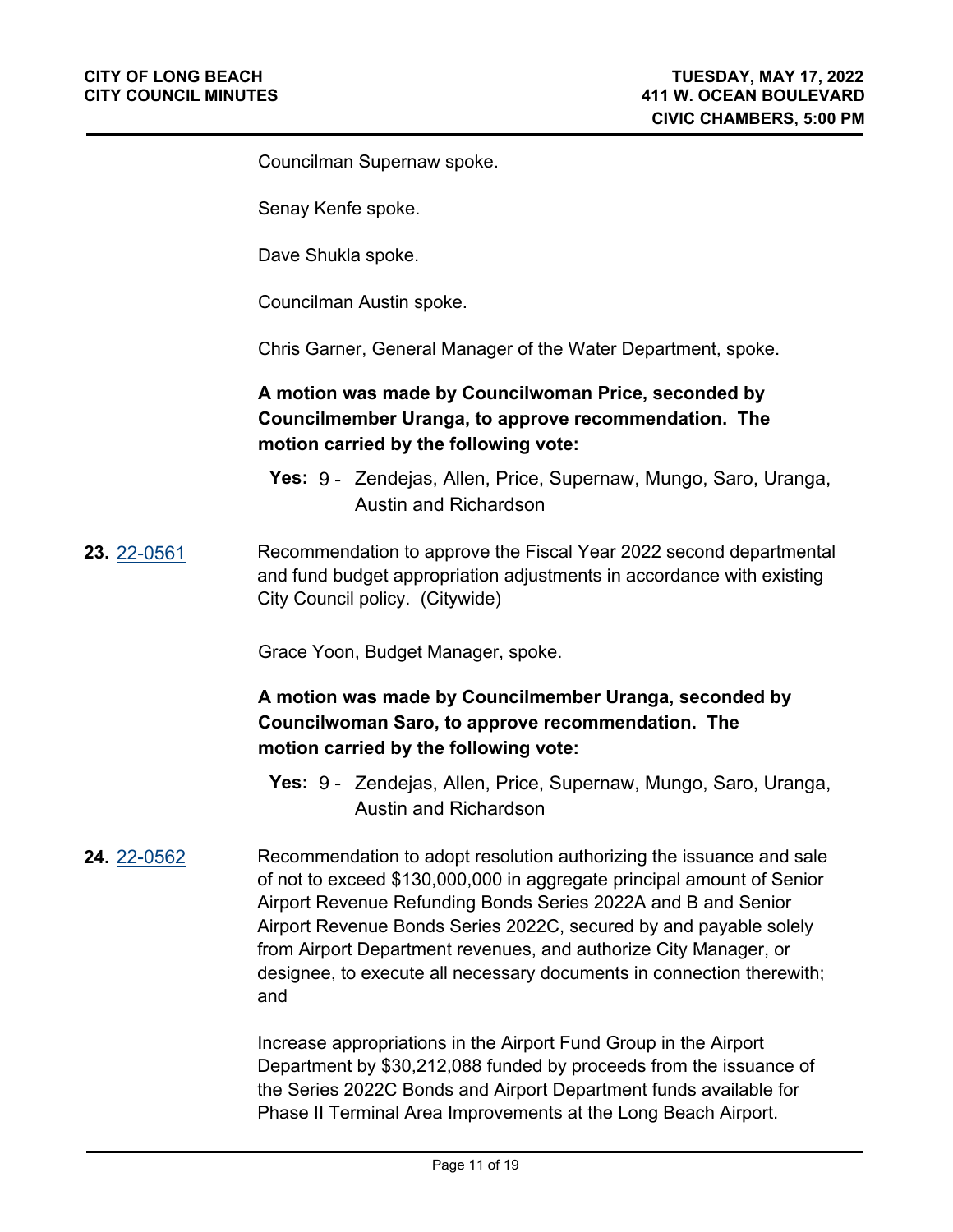(Districts 4,5)

Kevin Riper, Director of Financial Management, spoke.

Councilman Supernaw spoke.

Kevin Riper, Director of Financial Management, spoke.

Mayor Garcia spoke.

**A motion was made by Councilman Supernaw, seconded by Vice Mayor Richardson, to approve recommendation and adopt Resolution No. RES-22-0076. The motion carried by the following vote:**

**Yes:** 9 - Zendejas, Allen, Price, Supernaw, Mungo, Saro, Uranga, Austin and Richardson

**Enactment No:** RES-22-0076

#### **ORDINANCES (5:38 PM)**

**25.** [22-0515](http://longbeach.legistar.com/gateway.aspx?M=L&ID=239457) Recommendation to declare ordinance amending Long Beach Municipal Code Chapters 5.90 and 5.92 relating to the regulation of cannabis retail storefront (dispensary) business licenses and the Cannabis Social Equity Program, read the first time, and laid over to the next regular meeting of the City Council for final reading; and

Councilman Austin spoke.

Emily Armstrong, Cannabis Oversight Director, spoke.

Councilman Austin spoke.

Councilwoman Allen spoke.

James Marks spoke.

Mirriel Burrel spoke.

Joanne Xavier spoke.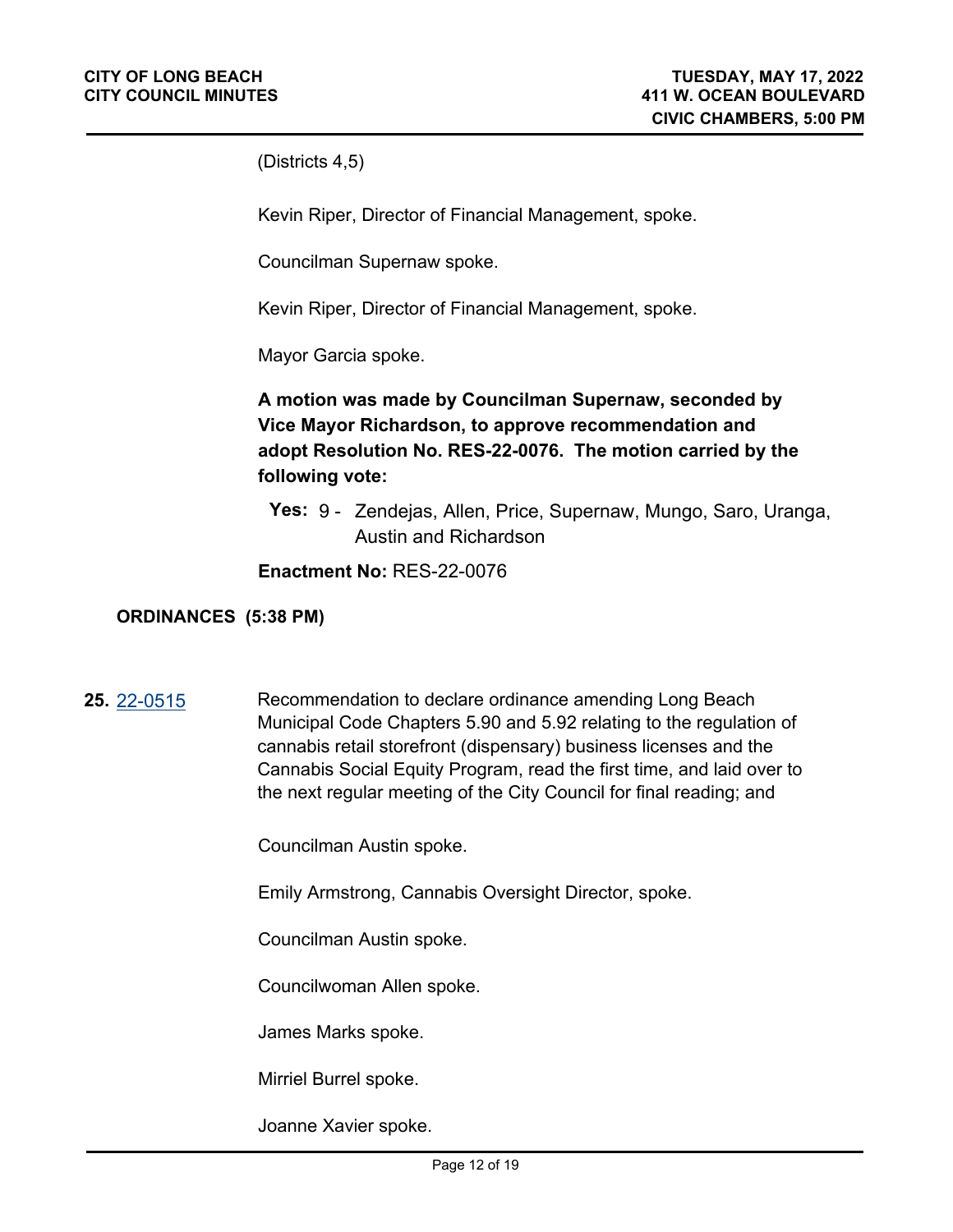Unidentified person spoke.

Demetric Woodard spoke.

Spencer Cruz spoke.

# **A motion was made by Councilman Austin, seconded by Councilwoman Allen, to approve recommendation. The motion carried by the following vote:**

- **Yes:** 9 Zendejas, Allen, Price, Supernaw, Mungo, Saro, Uranga, Austin and Richardson
- [22-0522](http://longbeach.legistar.com/gateway.aspx?M=L&ID=239255) Adopt resolution authorizing City Manager, or designee, to establish a Request for Proposals (RFP) for cannabis retail storefront (dispensary) business licenses for the Cannabis Social Equity Program. (Citywide)

# **A motion was made by Councilman Austin, seconded by Councilwoman Allen, to approve recommendation and adopt Resolution No. RES-22-0077. The motion carried by the following vote:**

**Yes:** 9 - Zendejas, Allen, Price, Supernaw, Mungo, Saro, Uranga, Austin and Richardson

**Enactment No:** RES-22-0077

#### **26.** [22-0533](http://longbeach.legistar.com/gateway.aspx?M=L&ID=239550) Recommendation to declare ordinance approving approving Resolution No. WD-1441A, A Resolution of the City of Long Beach Board of Water Commissioners Establishing the Rates and Charges to be Charged For Water and Sewer Service and declaring the urgency thereof, and providing that this ordinance shall take effect at 12:01 a.m. on June 1, 2022, read and adopted as read. (Citywide)

Chris Garner, General Manager of the Water Department, spoke.

Councilman Austin spoke.

Vice Mayor Richardson spoke.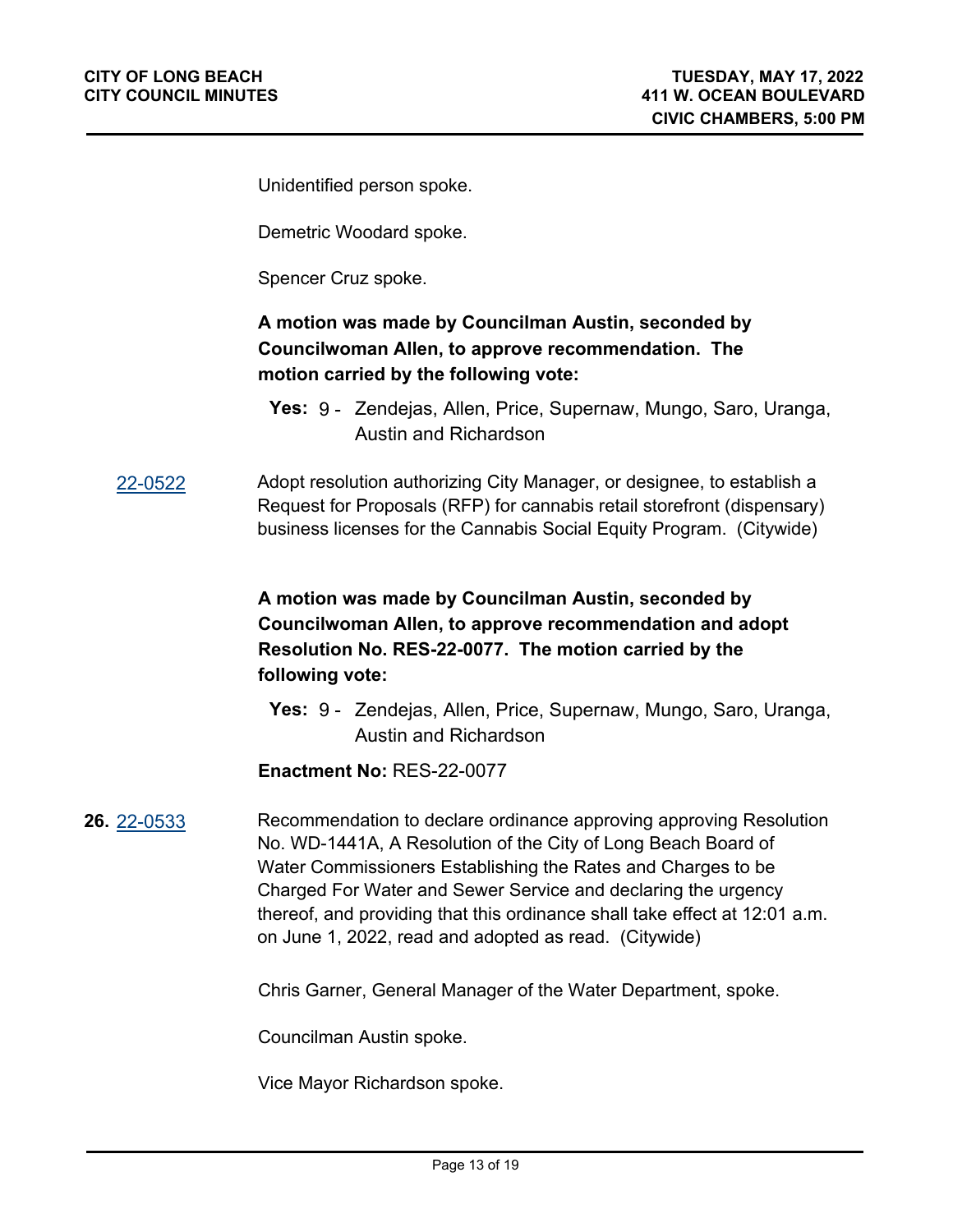# **A motion was made by Councilman Austin, seconded by Councilmember Uranga, to approve recommendation. The motion carried by the following vote:**

**Yes:** 9 - Zendejas, Allen, Price, Supernaw, Mungo, Saro, Uranga, Austin and Richardson

**Enactment No:** ORD-22-0013

#### **NEW BUSINESS (5:08 PM)**

**27.** [22-0572](http://longbeach.legistar.com/gateway.aspx?M=L&ID=239629) Recommendation to increase appropriations in the General Fund Group in the City Manager Department by \$2,000, offset by the First Council District one-time District Priority Funds, transferred from the Citywide Activities Department, to provide a donation to the Long Beach Blues Society; and

> Decrease appropriations in the General Fund Group in the Citywide Activities Department by \$2,000 to offset a transfer to the City Manager Department.

# **A motion was made by Councilman Austin, seconded by Councilmember Uranga, to approve recommendation. The motion carried by the following vote:**

- **Yes:** 9 Zendejas, Allen, Price, Supernaw, Mungo, Saro, Uranga, Austin and Richardson
- **28.** [22-0573](http://longbeach.legistar.com/gateway.aspx?M=L&ID=239630) Recommendation to increase appropriations in the General Fund Group in the City Manager Department by \$2,500, offset by the First Council District one-time District Priority Funds, transferred from the Citywide Activities Department, to provide a donation to LAWineFest; and

Decrease appropriations in the General Fund Group in the Citywide Activities Department by \$2,500 to offset a transfer to the City Manager Department.

Bridgette Jones spoke.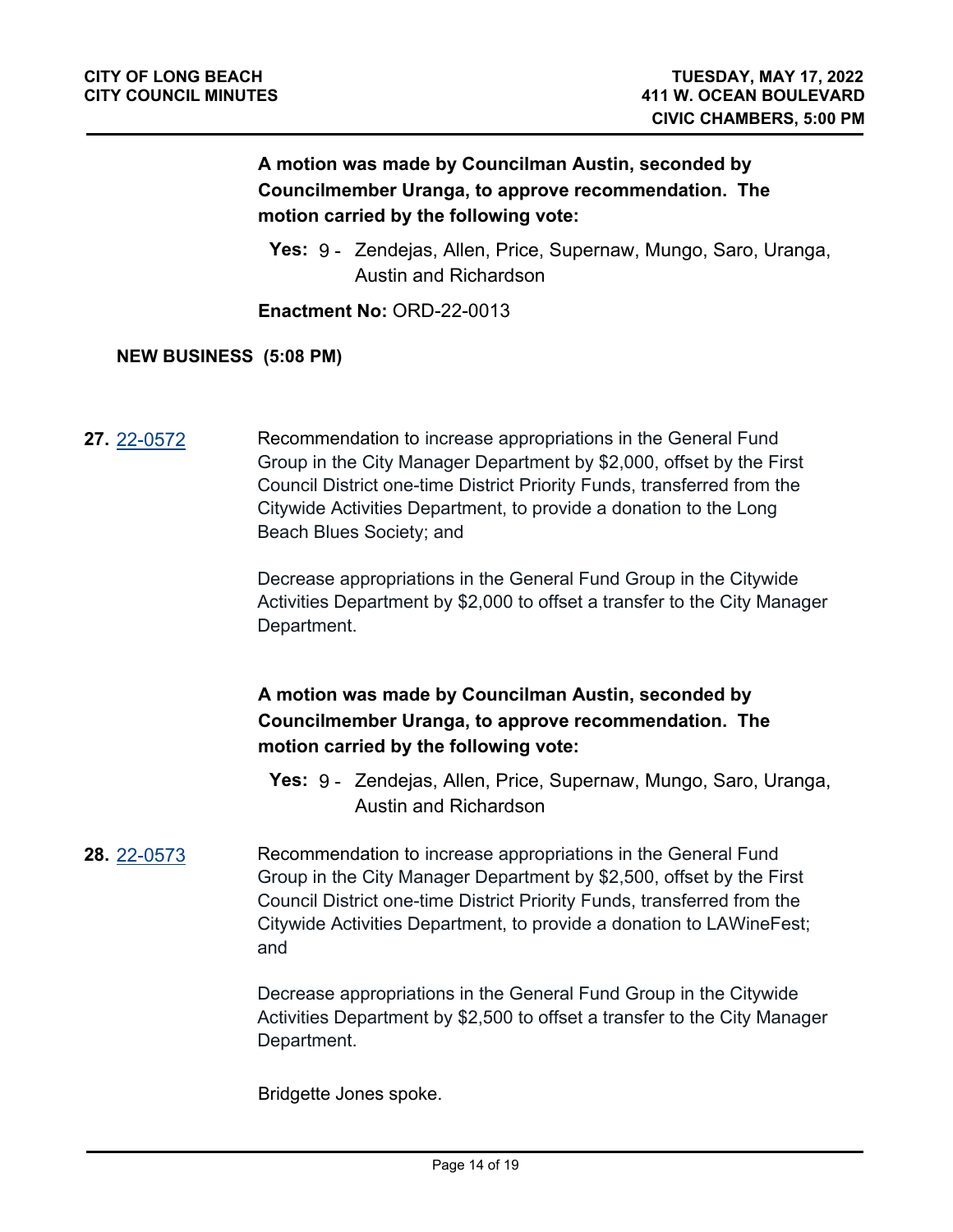# **A motion was made by Councilman Austin, seconded by Councilmember Uranga, to approve recommendation. The motion carried by the following vote:**

**Yes:** 9 - Zendejas, Allen, Price, Supernaw, Mungo, Saro, Uranga, Austin and Richardson

**29.** [22-0571](http://longbeach.legistar.com/gateway.aspx?M=L&ID=239631) Recommendation to request City Attorney to prepare resolution to support fair and free union elections for Starbucks workers in Long Beach.

Councilwoman Allen spoke.

Vice Mayor Richardson spoke.

Councilwoman Saro spoke.

Councilman Austin spoke.

Councilmember Uranga spoke.

Councilwoman Price spoke.

Councilwoman Zendejas spoke.

Councilwoman Mungo spoke.

Mayor Garcia spoke.

Senay Kenfe spoke.

Tyler spoke.

Natalie Gonzales spoke.

Rob Nothoff spoke.

**A motion was made by Councilwoman Allen, seconded by Vice Mayor Richardson, to approve recommendation. The motion carried by the following vote:**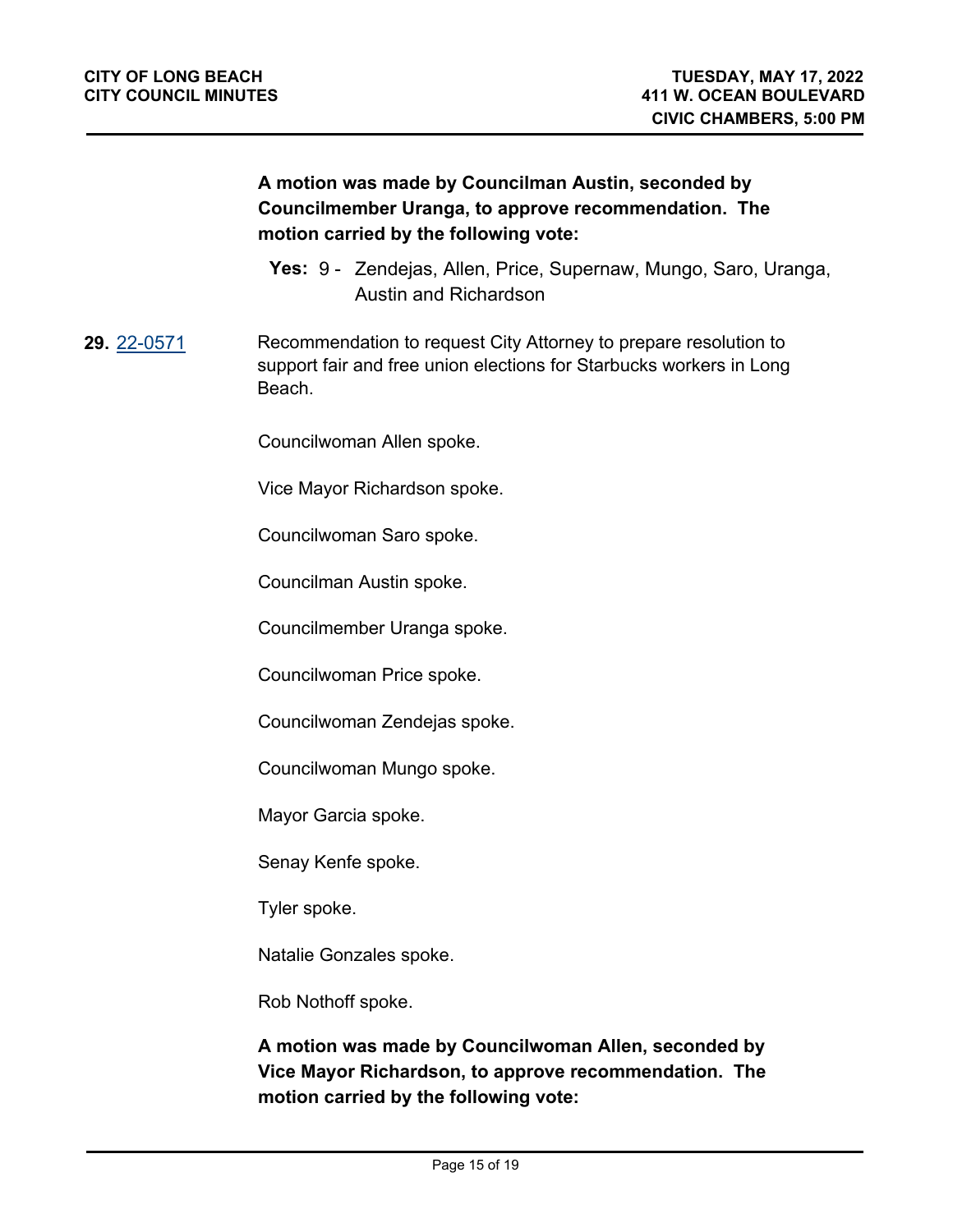- **Yes:** 8 Zendejas, Allen, Price, Mungo, Saro, Uranga, Austin and Richardson
- **Absent:** 1 Supernaw
- **30.** [22-0574](http://longbeach.legistar.com/gateway.aspx?M=L&ID=239633) Recommendation to add language to the 2022-23 State Legislative Agenda in support of the proposed \$110 million allocation for a Goods Movement Workforce Training Facility located at the San Pedro Bay Port Complex as included in the Governor of California's proposed FY 2023 Budget.

Vice Mayor Richardson spoke.

Councilmember Uranga spoke.

Councilwoman Allen spoke.

Councilwoman Price spoke.

Councilman Austin spoke.

Tyler Curley, Manger Government Affairs, spoke.

Vice Mayor Richardson spoke.

Rob Nothuff spoke.

Dave Shukla spoke.

Mayor Garcia spoke.

#### **A motion was made by Vice Mayor Richardson, seconded by Councilmember Uranga, to approve recommendation. The motion carried by the following vote:**

- **Yes:** 9 Zendejas, Allen, Price, Supernaw, Mungo, Saro, Uranga, Austin and Richardson
- **31.** [22-0575](http://longbeach.legistar.com/gateway.aspx?M=L&ID=239634) Recommendation to increase appropriations in the General Fund Group in the City Manager Department by \$1500 offset by \$1500 of Ninth Council District One-time District Priority Funds transferred from the Citywide Activities Department to provide a donation to the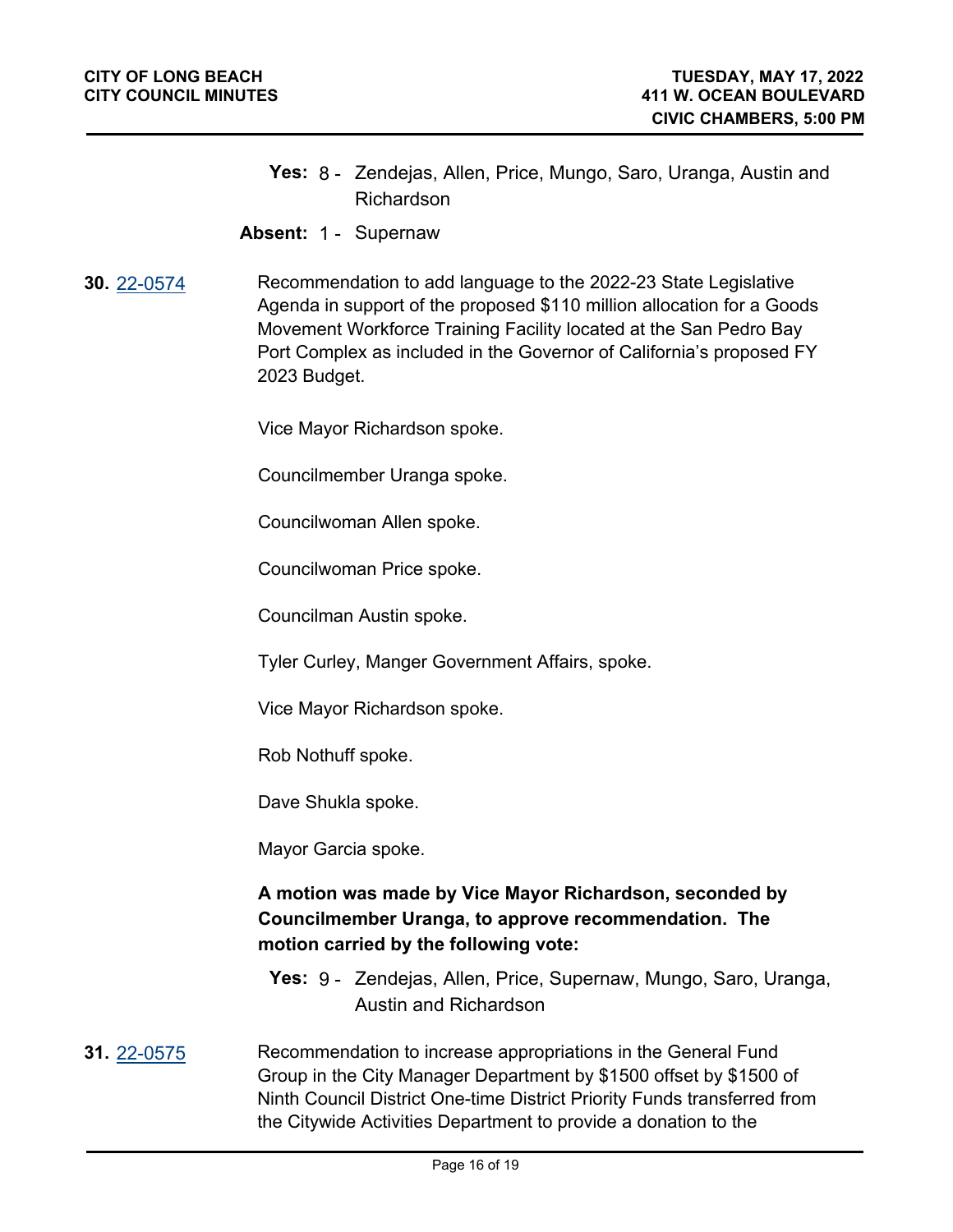following:

The College Square Neighborhood Association, in the amount of \$1000;

Love Beyond Limits, in the amount of \$500; and

Decrease appropriations in the General Fund Group in the Citywide Activities Department by \$1500 to offset a transfer to the City Manager Department.

# **A motion was made by Councilman Austin, seconded by Councilmember Uranga, to approve recommendation. The motion carried by the following vote:**

- **Yes:** 9 Zendejas, Allen, Price, Supernaw, Mungo, Saro, Uranga, Austin and Richardson
- **32.** [22-0576](http://longbeach.legistar.com/gateway.aspx?M=L&ID=239635) Recommendation to request City Manager, or designee, to execute all documents and agreements to accept funds from the South Coast Air Quality Management District; and increase appropriation in the General Fund Group in the Legislative Department by \$5,026.25 to fund Board support, offset by the FY 22 revenue received.

Vice Mayor Richardson spoke.

# **A motion was made by Vice Mayor Richardson, seconded by Councilmember Uranga, to approve recommendation. The motion carried by the following vote:**

- **Yes:** 9 Zendejas, Allen, Price, Supernaw, Mungo, Saro, Uranga, Austin and Richardson
- 33. Affidavit of Service for special meeting held Tuesday, May 17, 2022.
- **34.** [22-0577](http://longbeach.legistar.com/gateway.aspx?M=L&ID=239640) Supplemental Memorandum Corrections and/or additions to the City Council Agenda as of 12:00 noon, Friday, May 13, 2022.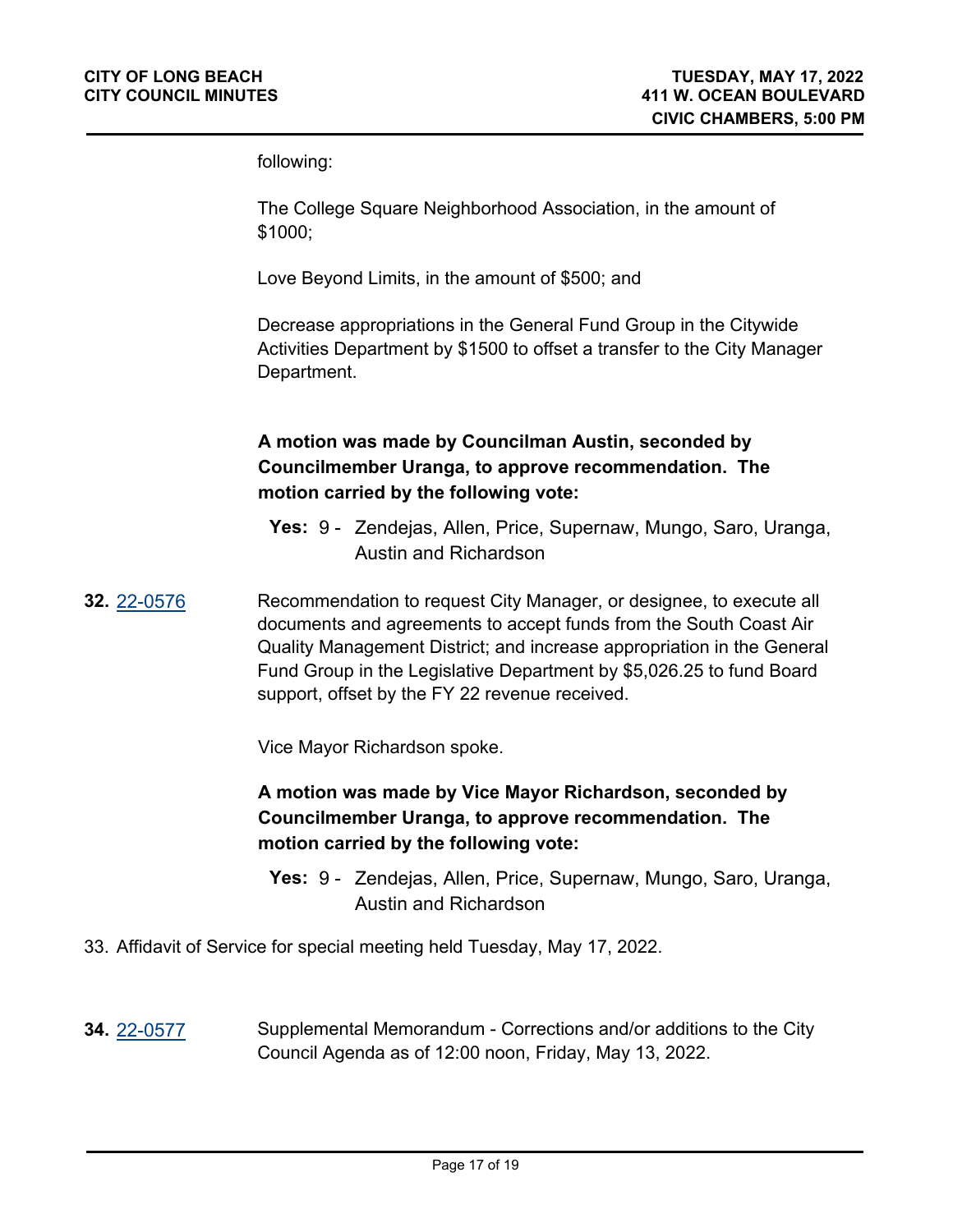#### **This Agenda Item was received and filed.**

**35.** [22-0613](http://longbeach.legistar.com/gateway.aspx?M=L&ID=239675) eComments received for the City Council meeting of Tuesday, May 17, 2022.

#### **This Agenda Item was received and filed.**

#### **PUBLIC COMMENT (7:03 PM)**

Joaquin Beltran spoke regarding various issues.

#### **ANNOUNCEMENTS (7:08 PM)**

Vice Mayor Richardson made community announcements.

Councilman Austin made community announcements.

Councilwoman Saro made community announcements.

Councilman Supernaw requested that the meeting be adjourned in memory of Curtis Brundage and James Burns.

Councilwoman Allen made community announcements.

Councilwoman Price requested that the meeting be adjourned in memory of Arthur Gonzalez.

Councilwoman Zendejas made community announcements.

#### **ADJOURNMENT (7:15 PM)**

At 7:15 P.M. Vice Mayor Richardson adjourned the meeting in memory Curtis Brundage, James Burns, and Arthur Gonzalez. ks